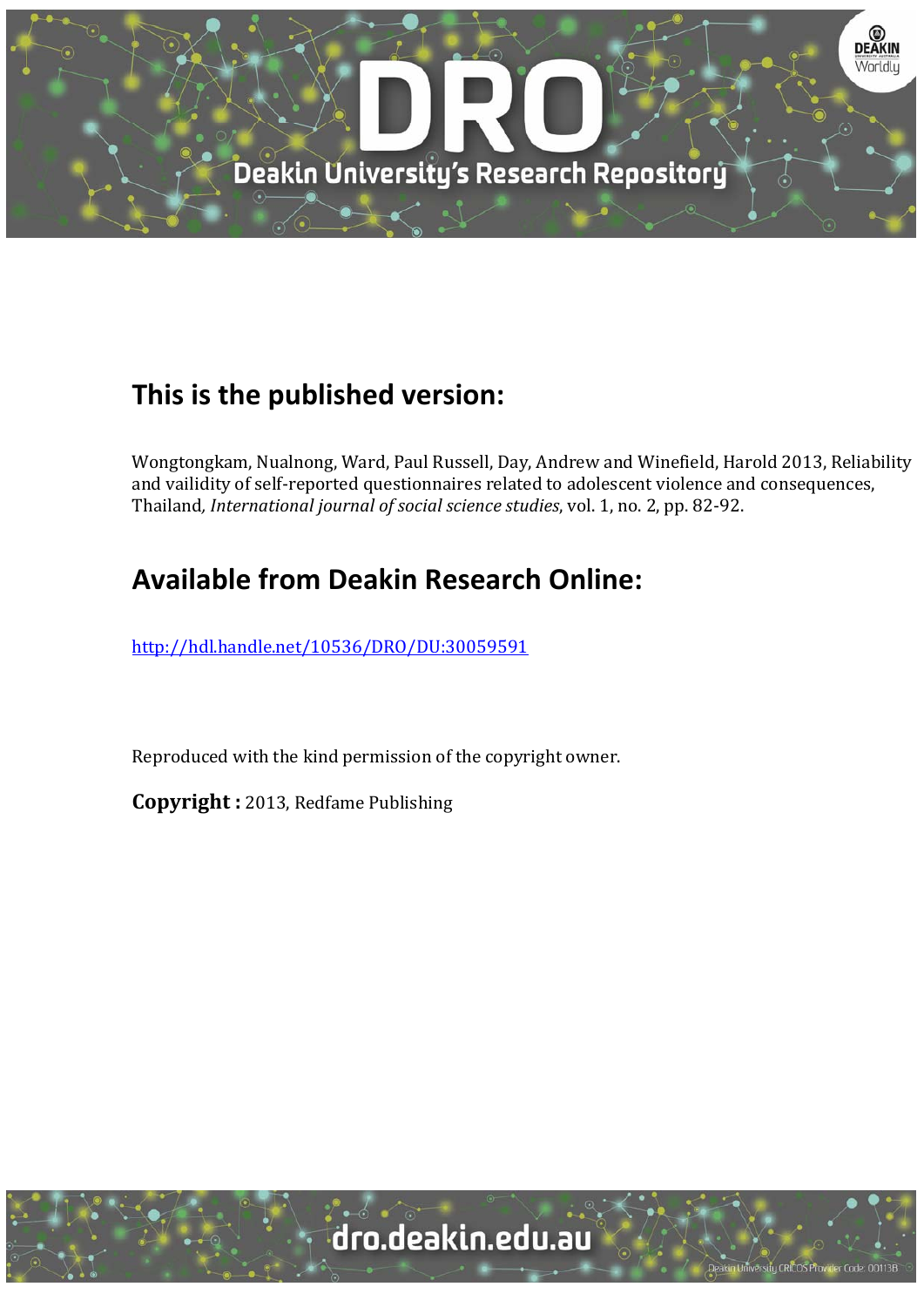# Reliability and Validity of Self-Reported Questionnaires Related to Adolescent Violence and Consequences, Thailand

Nualnong Wongtongkam $^{1,2}$ , Paul Russell Ward $^2$ , Andrew Day $^3$ , Anthony Harold Winefield $^4$ 

<sup>1</sup>School of Biomedical Sciences, Charles Sturt University, New South Wales, Australia

<sup>2</sup>Discipline of Public Health, Faculty of Health Sciences, Flinders University, South Australia, Australia

<sup>3</sup>Faculty of Health, School of Psychology, Deakin University, Victoria, Australia

4 School of Psychology, Social Work and Social Policy, University of South Australia, South Australia, Australia

Correspondence: Nualnong Wongtongkam, School of Biomedical Sciences, Charles Sturt University, Panorama Avenue, Bathurst, New South Wales, 2795, Australia. Tel: 62-6338-4309. E-mail: nwongtongkam@csu.edu.au

Received: March 22, 2013 Accepted: May 22, 2013 Available online: June 1, 2013 doi:10.11114/ijsss.v1i2.110 URL: http://dx.doi.org/10.11114/ijsss.v1i2.110

## **Abstract**

In Thailand physical violence among male adolescents is considered a significant public health issue, although there has been little published research into the aetiology and functions of violence in Thai youth. Research in this area has been hampered by a lack of psychometrically sound tools that have been validated to assess problem behaviours in Asian youth. The purpose of this paper is to provide validity and reliability data on an instrument to measure violence in Thai youth. In this study, reliability and validity data for a sample of adolescent Thai youth are reported for the Communities That Care Youth Survey (CTC-YS), a measure of risk and protective factors for violent behaviour, and the STAXI-II, a measure of angry experience and expression. The findings showed overall high internal consistency for both questionnaires, and there was evidence of construct validity. It is concluded that these measures are appropriate for use in research that seeks to investigate youth violence among adolescents in Thailand.

**Keywords:** Adolescence, Violence, CTC-YS, STAXI-II; Thailand

## **1. Introduction**

Violence perpetrated by young people is a significant social and public health issue in many countries around the world (Reza, Krug, & Mercy, 2001) which is typically understood as a product of individual, friend, family, community and school risk and protective factors (see Krug, Mercy, Dahleberg, & Zwi, 2002; Le, Monfared & Stockdale, 2005). However, those measures that have been widely used to assess these factors have been developed using African-American and European-American samples (Smith & Krohn, 1995; Thornberry, Lizotte, Krohn, Farnworth, & Jang, 1991) and their applicability to other ethnic and racial groups has not been well-established. Accordingly the aim of this study is to report preliminary data on the internal consistency and validity of two of the most widely used self-report assessments in research on aggressive and behaviour behaviour in a sample of Thai youth.

In Thailand physical violence among adolescents is of particular concern. The need to identify valid measures of violence risk factors is of particular importance given that violence in Thailand may be qualitatively different from that which occurs in Western cultures. For example, Thai males may be more likely to carry weapons (Ruangkanchanasetr, Plitponkarnpim, Hetrakul, & Kongsakon, 2005), and routinely engage in fights, especially in technical colleges where 90% of students are men (Vocational Education Commission, 2010).

One self-report measure that has been used in Thailand is the Youth Risk Behaviour Surveillance System (YRBS) (Assanangkornchai, Pattanasattayawong, Samangsri, & Mukthong, 2007; Ruangkanchanasetr et al., 2005) which, although assessing many aspects of risk taking behaviour, does not specifically assess violence. The YRBS consists of six categories of behaviours, including behaviours that contribute to unintentional injuries and violence, tobacco use, alcohol and other drug use, sexual behaviour contributing to unintended pregnancy and sexually transmitted disease, unhealthy dietary behaviours, and inadequate physical activity (Centers for Disease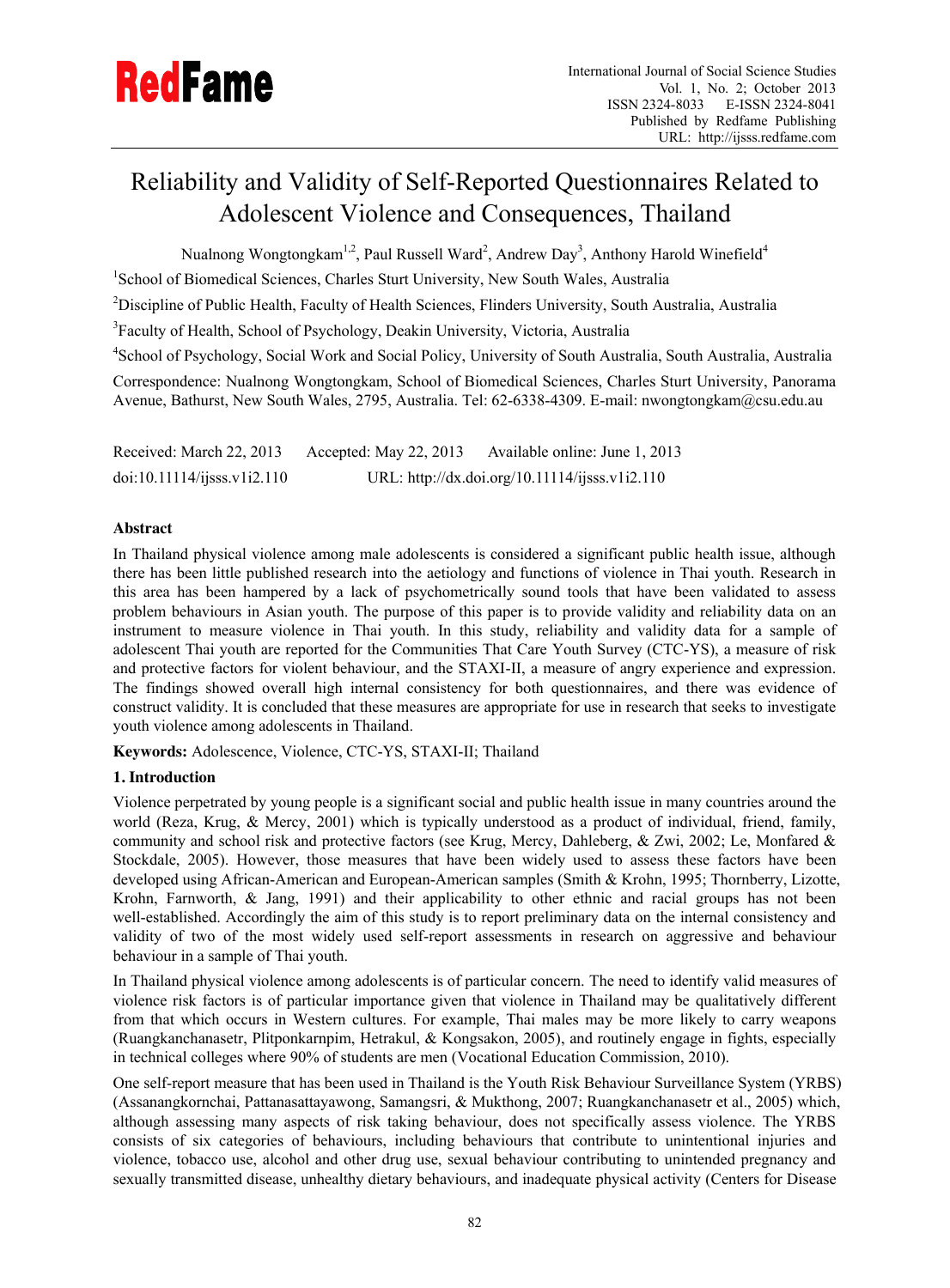Control and Prevention, 2003). The Communities That Care Youth Survey (CTC-YS) purports to assess a broad range of risk and protective factors across multiple domains, and as such appears to be particularly valuable in identifying those risk and protective factors that might be target in violence prevention efforts. The CTC-YS has been shown to reliably predict behavioural problems during adolescence (Hawkins et al., 1995), but has not previously been validated for use with Asian populations. Similarly, the serious delinquency instrument and violence classification (offenders, victims, and witnesses) questionnaires have shown good reliability and validity in young Americans (Loeber et al., 2003) but as far as we know, the scales have never been tested in Thailand or other Asian countries.

Spielberger's (1999) State-Trait Anger Expression Inventory-2 (STAXI-II) is a measure of anger experience and expression that is also used to assess aggression and violence, given the close association between anger dysregulation and aggressive and violent behaviour. The STAXI-II is one of the most widely used anger measures in both clinical and research settings (Novaco & Taylor, 2004), and there is psychometric support for its use with different cultures, including both Asian (Bishop & Quah 1998; Ghos & Sharma 2006) and Western populations (Lindqvist, Daderman, & Hellstrom, 2003; Miguel-Tobal, Casado, Cano-Vindel, & Spielberger, 2001; Muller, Bongard, Heiligtag, & Hodapp, 2001). However, this instrument has not previously been used in Thailand. The evaluation of anger and violence scales is necessary for many professionals who deal with delinquency behaviours: a valid method for assessing aspect of anger would be of inestimable value when working with perpetrators, victims and witnesses. This study therefore aims to assess the internal consistency, test-retest reliability, and validity of these two self-report scales in a sample of Thai male adolescents.

#### **2. Method**

#### *1.1 Participants*

A convenience sample of 32 voluntary male participants was recruited from three college departments (Electrical-Power, Building Construction and Mechanical) offering the Vocational Educational Certificate, Year Level I-III in Thailand. Forty participants were originally recruited, but data from eight participants were subsequently removed from the final sample as over 50% of their responses were missing. The majority of students were Year-II (62.50%), totally males (100%), and ages  $16.59 + 0.80$  (Means  $+$  S.D.). Most parents worked as unskilled workers, ranging from 86.21% to 92.59%, but they gave pocket money to their children around US \$ 4 which was a normal rate for school children in Thailand (Table 1.)

| <b>Descriptive Data</b>    |                    | Number $(\%)$           |
|----------------------------|--------------------|-------------------------|
| <b>Year Levels</b>         |                    |                         |
| Year I                     | 12 (37.50)         |                         |
| Year II                    | 20 (62.50)         |                         |
| <b>Ages (Years)</b>        |                    |                         |
| 15                         | 1(3.13)            |                         |
| 16                         | 15 (46.88)         |                         |
| 17                         | 13 (40.63)         |                         |
| 18                         | 2(6.25)            |                         |
| 19                         | 1(3.13)            |                         |
| Mean $+$ S.D.              | $16.59 + 0.80$     |                         |
| <b>Father's Occupation</b> |                    | Missing data $3(9.40)$  |
| Unskilled Jobs             | 25 (86.21)         |                         |
| Own Business               | 1(3.45)            |                         |
| Government Officials       | 3(10.34)           |                         |
| <b>Mother's Occupation</b> |                    | Missing data $5(15.62)$ |
| Unskilled Jobs             | 25 (92.59)         |                         |
| Governmental Officials     | 1(3.70)            |                         |
| Housewives                 | 1(3.70)            |                         |
| Pocket Money per day       |                    |                         |
| Mean $+$ S.D.              | $116.56 \pm 82.21$ |                         |
| Median                     | 100.00             |                         |

|  |  | Table 1. Demographic data |  |  |
|--|--|---------------------------|--|--|
|--|--|---------------------------|--|--|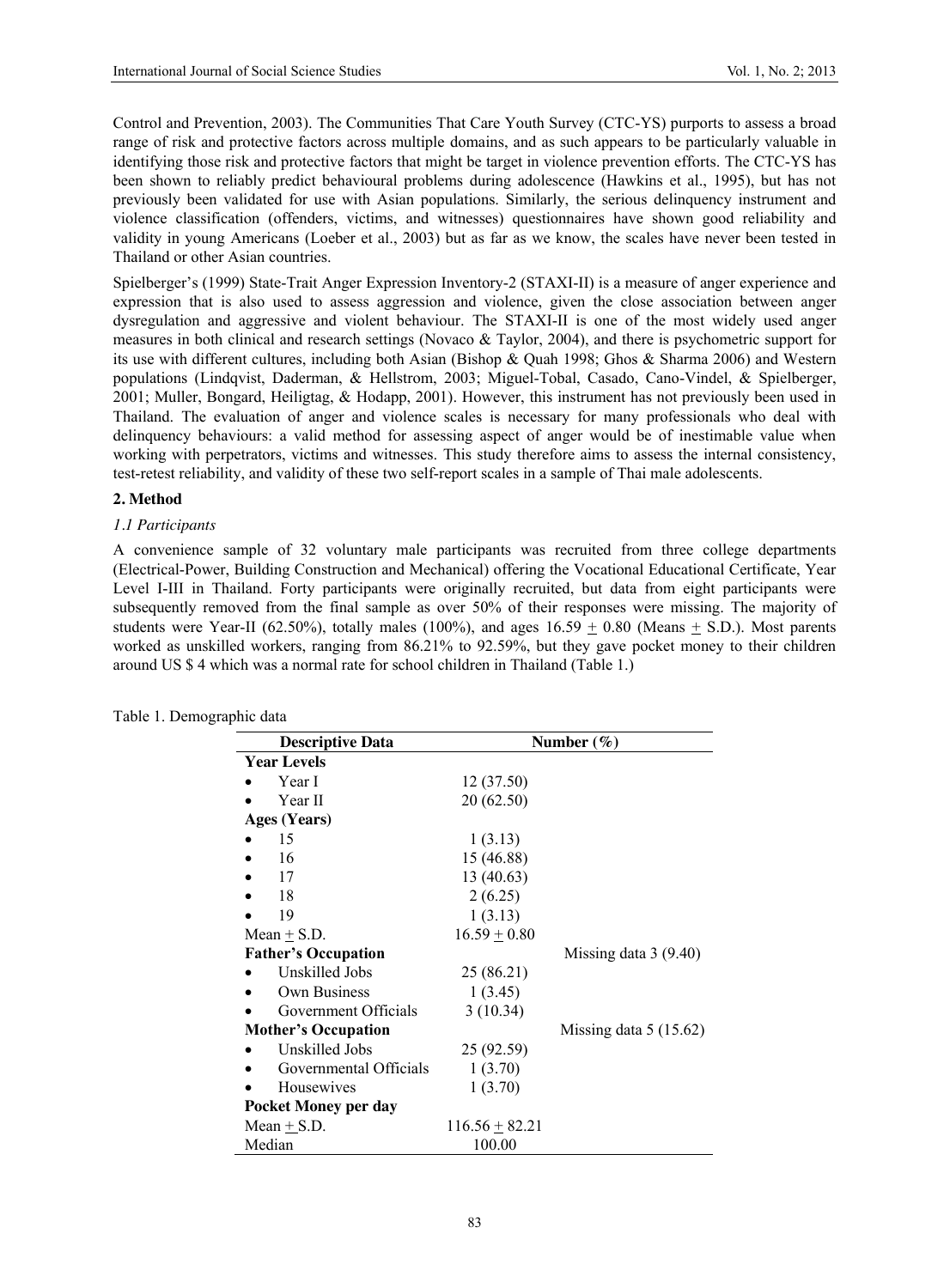#### *2.2 Translations*

The translation followed an established forward-backward translation procedure (McDermont & Palchanes, 1994) carried out by three experts on youth development and behaviour who had fluency in both English and Thai languages. The back translation was operated by two English teachers who had worked at high schools in Thailand for more than 5 years and who were familiar with Thai culture. Then, the first researcher compared the equivalence of the English version and back-translation version, and agreement was sought between the three experts, the English teachers, and the principal researcher in order to ascertain the readability, clarity, and understandability of the translated version.

The research was publicised by teachers, and students who were interested then contacted the first researcher by e-mail. The questionnaire was sent to the same participants at two points in time, Time one (T1) and Time two (T2), 2 weeks apart in order to establish test-retest reliability. Each participant was reimbursed the equivalent of US \$5 for his time and expertise. The study was approved by a university research ethics committee.

#### *2.3 Validity Testing*

Content validity was assessed after considering the findings of an extensive review of the literature on all self-report measures (CTC-YS, STAXI-II, Violence Behaviours and Violence Classification), and then discussing it with experts in the field (two police officials and one forensic staff member). Some items of the items were revised according to appropriate Thai circumstances, particularly in relation to the CTC-YS and violence classification and violence behaviours.

Convergent validity was used to test the degree to which any two instruments (CTC-YS and violence behaviours) are related to each other within similar concepts. Individual risk behaviours from CTC-YS and the violence behaviours were assessed by correlation coefficient Two scales asking about 'ever having been involved in illegal activities' each comprised 8 items on the CTC-YS and there were 4 items on the violence behaviours scale.

In order to assess criterion-related validity, Spearman's rho correlations were calculated to determine the strength of the CTC-YS, violence behaviours and violence classification scales' relationship with criterion measures, and to measure intercorrelations among scales. Nonparametric correlations were utilised because of non-normal distribution of all scales.

#### *2.4 Reliability Testing*

Internal consistency reliability was assessed using Cronbach's alpha. Spearman's rho correlation was used to assess each instruments test-retest reliability. Correlation coefficients of  $> 0.68$ , 0.36 to 0.67, and < 0.35 were considered to be strong, moderate, or weak, respectively (Taylor, 1990).

#### **3. Instruments**

#### *3.1 Risk and Protective Domains*

Items in the CTC-YS measure 21 risk factor and 11 protective factor constructs (Developmental Research and Programs, 1996) based on adolescents' drug use, delinquency, and violence (Hawkins et al. 1998). Individual, family, peer, school, and community-level risk and protective factors are all measured. Most risk factor items are rated on a 4 point-scale ('definitely not true', 'mostly not true', 'mostly true', and 'definitely true'). Exceptions were community norms favourable to drug use ('very wrong' to 'not wrong at all'); perceived availability of drugs ('very hard' to 'very easy'); perceived availability of drugs ('very hard' to 'very easy') to a 4-point scale, and binge drinking was scored as a dichotomous variable ('1=ever' and '0=never'). One item asked whether they had have ever used smokeless tobacco but frequent use of smokeless tobacco item was deleted resulting from low prevalence of smokeless tobacco use in Thailand (Centers for Disease Control and Prevention, 2010). Additionally, drugs (debisol, heroin, LSD, pain relievers, tranquilizers, and stimulants drugs) were removed because there are no previous reports showing that Thai adolescents have access to these drugs. All protective factors were rated on a 4-point scale and for most scales response options ranged from 'definitely yes' to 'definitely no'. A complete list of items included in each of the risk and protective factor scales is available in previous publications (Arthur et al., 2002; Glaser et al., 2005; Pollard, Hawkins, & Arthur, 1999) or by request from the corresponding author.

## *3.2 Anger Expression.*

The State-Trait Anger Expression Inventory (STAXI-2) scale is a 32-item questionnaire developed to measure characteristic styles of anger arousal. Participants are asked to rate the frequency with which they engaged in the items when feeling angry across a four-point Likert-type scale ranging from 1 (almost never) to 4 (almost always)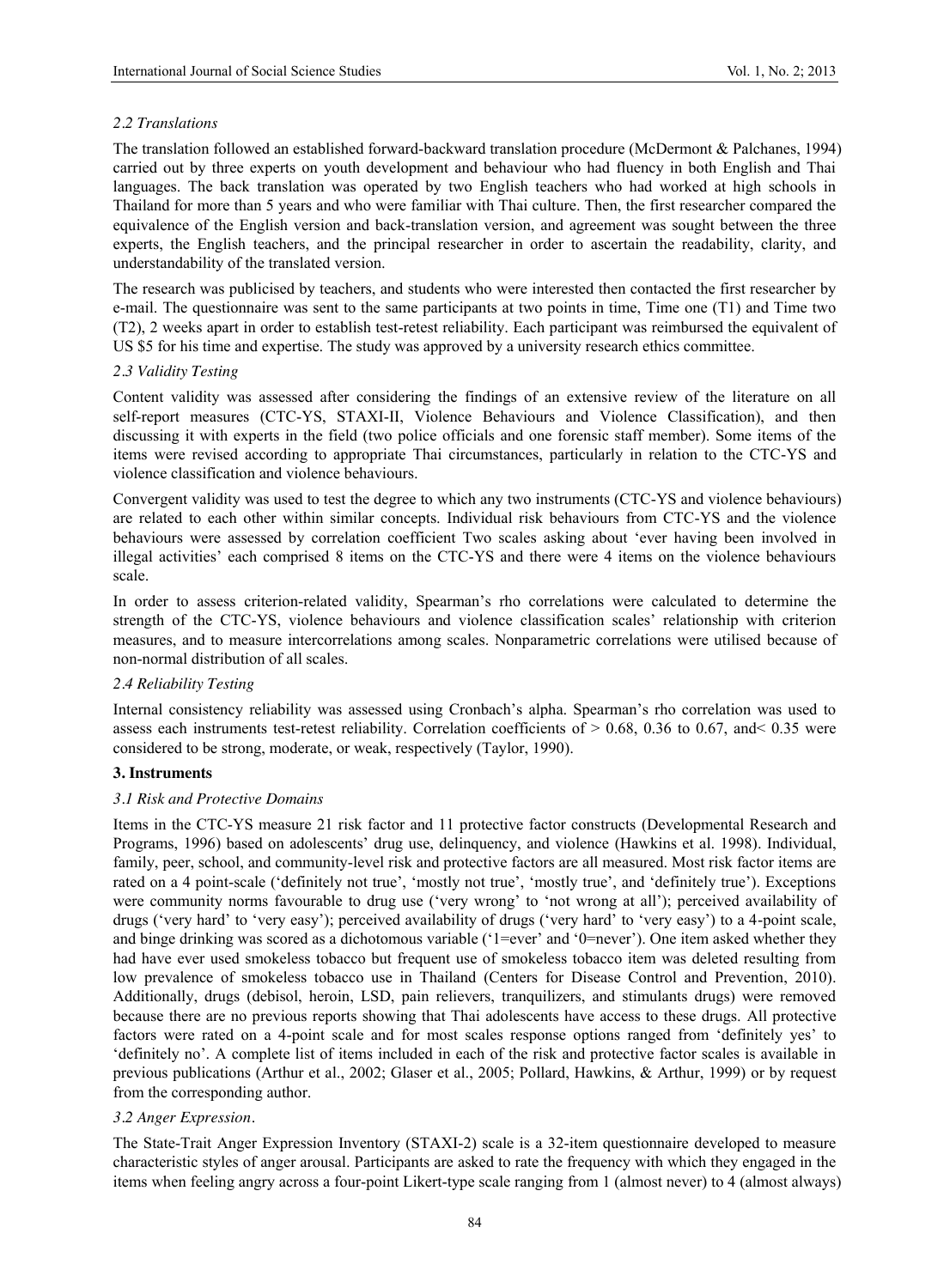(Spielberger, 1999) .The four eight-item subscales assess anger-in, anger-out, anger control-in, and anger control-out, respectively. The scale has been widely use to measure anger in college students and has been shown to have acceptable reliability, and validity (Culhane & Morea, 2010; Garcia-Leon et al., 2002).

#### *3.3 Violent Behaviour*

The serious violence measure was based on the Pittsburgh Youth Study's measure of serious violence (Loeber et al., 2003). The original self-reported serious violence measure consists of five items: aggravated assault; two robber items; rape; and gang fights. With the modified scale, the item about hurting or threatening to hurt someone to get them to have sex was deleted, but an item remained asking about trying to have a sexual relationship with someone against their will, also the item asking about killing someone was removed. Hence, this scale comprised only four items. The violence activities were to be assessed over the previous 6 months, and response categories with 6-point Likert Scale were 0 (0), 1-2 times (1), 3-5 times (2), 6-9 times (3), 10-19 times (4) to 20 or more times (5), respectively.

#### *3.4 Victims, Witnesses and Perpetrators*

A self-report measure of victimisation was modified from the SEQ-SR (Crick & Grotpeter, 1996), by assessing only 11 items (direct and indirect victimization) from 15 items, with a 6-point Likert-type scale. Items relating to receipt of prosocial behaviours were removed. Victimization was divided into two types: overt and relational. Overt or direct victimization refers to being the target of aggressive actions by peers, including physical aggression. Relational or indirect victimization refers to being the object of aggressive actions designed to damage relationships and social status (Bauman & Summers, 2009).

*Witnessing* violence was assessed by six items asking whether or not respondents had seen someone being beaten up or mugged, threatened with serious physical harm by someone, shot, or shot at with a gun, attacked or stabbed with a knife, chased by gangs or individuals, or serious wounded in an incident of violence, with 6-point Likert-type scale from 0 (0) to 20 or more times (5).

*Violent offenses* asked whether they had been involved in attempting to cause harm to others (Lennings, Copeland & Howard, 2003) . The self-report questionnaire was a slightly modified version of overt victimization from the Problem Behaviour Frequency Scale (Orapins & Kelder, 1995) in 5 items, which asked respondents whether they have hit, pushed or shoved, threatened to hit, yelled or called mean names, threatened or injured to someone with a weapon (gun, knife, club, etc), over the past 6 months. The responses with 6-point Likert Scale ranged from  $0(0)$  to  $20$  or more times  $(5)$ .

#### **4. Results**

All self-report scales were analysed using SPSS Version 17.0 (SPSS Inc., Chicago, IL) with a 5% level of significance.

Internal consistency reliability was assessed by Cronbach's alpha for four domains (School, Peer and Individual, Community, and Family) on the CTC-YS index, all of which showed overall high alpha coefficients. Values above 0.7 indicate acceptable reliability (Cronbach, 1951). Internal consistency was 0.87 on School, with 0.92 on Peer and Individual, with 0.91 on Community, and with 0.95 on Family domains. The internal consistency was less than 0.70 on the low commitment scale (Risk Factor) for School domain, with social skill subscale (Protective Factor) for Peer and Individual, with Community rewards for prosocial involvement (Protective Factor), as presented in Table 2. The overall alpha for the STAXI-II scale was 0.90, although it was only 0.62 for the Anger-In subscale (Table 3).

|  | Table 2. Internal Consistency among protective and risk factor on CTC-Youth Survey self-report |  |  |  |  |  |
|--|------------------------------------------------------------------------------------------------|--|--|--|--|--|
|  |                                                                                                |  |  |  |  |  |

| Domain                                                | Items | Cronbach Alpha |
|-------------------------------------------------------|-------|----------------|
| <b>School</b>                                         |       |                |
| Overall                                               | 17    | 0.87           |
| <b>Protective Factor</b>                              |       |                |
| School opportunities for prosocial involvement        |       | 0.78           |
| School rewards for prosocial involvement<br>$\bullet$ | 4     | 0.81           |
| Risk Factors                                          |       |                |
| Low Commitment                                        |       | 0.63           |
| Poor Academic Performance                             |       | N/A            |
| <b>Peer and Individual</b>                            |       |                |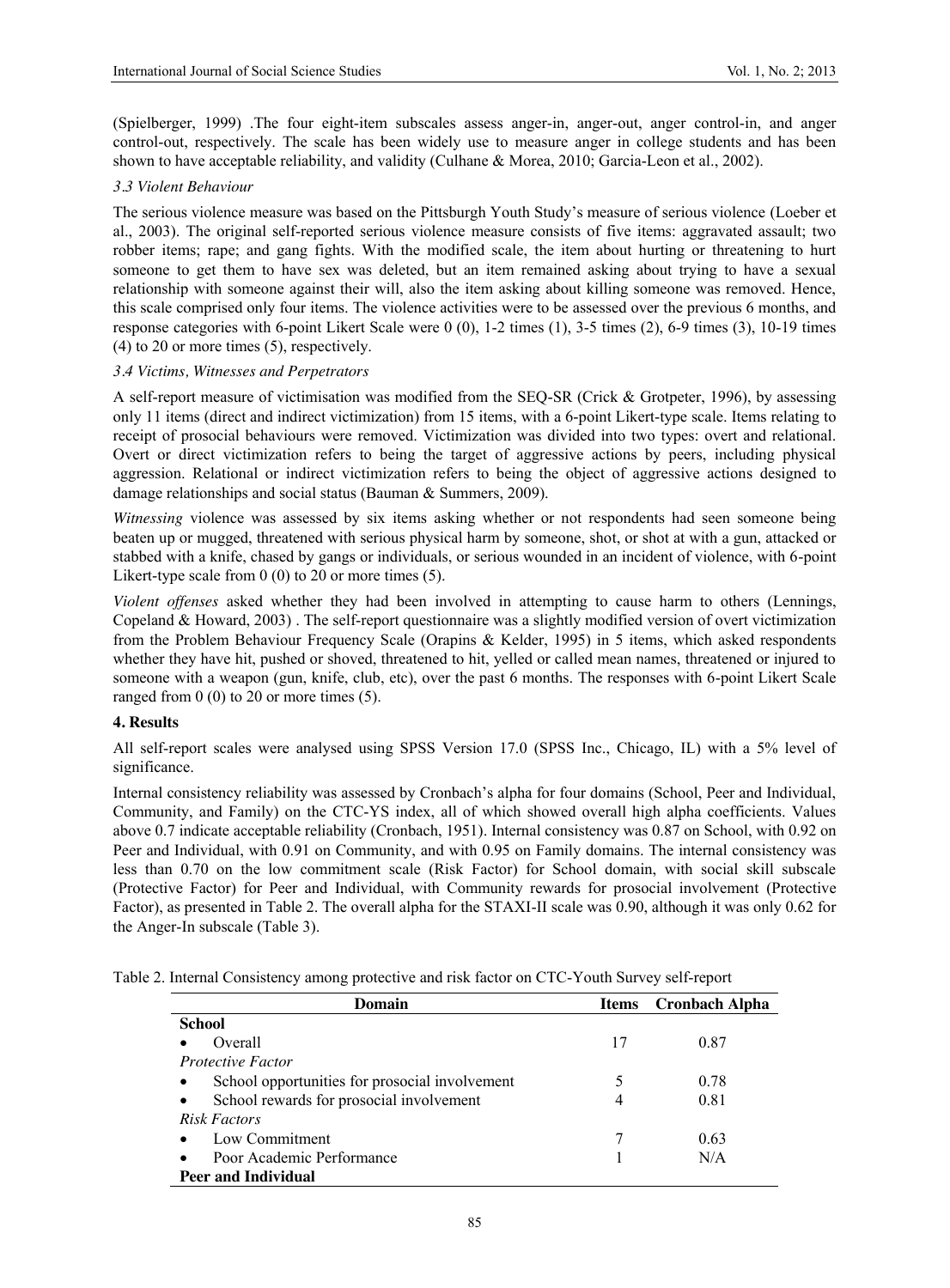| $\bullet$     | Overall                                                    | 61                      | 0.92 |
|---------------|------------------------------------------------------------|-------------------------|------|
|               | Protective Factor                                          |                         |      |
|               | Religiosity                                                | 1                       | N/A  |
|               | Belief in the moral Order                                  | $8\,$                   | 0.93 |
|               | Social skills                                              | 4                       | 0.48 |
|               | Interaction with prosocial peers                           | 5                       | 0.90 |
|               | <b>Risk Factors</b>                                        |                         |      |
|               | Friends' use of drugs                                      | 4                       | 0.80 |
| $\bullet$     | Friends' delinquent behaviours                             | 7                       | 0.82 |
|               | Peer rewards for antisocial behaviours                     | 4                       | 0.69 |
|               | Early initial of drug use                                  | 9                       | 0.78 |
|               | Rebelliousness                                             | 3                       | 0.77 |
|               | Sensational seeking                                        | 3                       | 0.92 |
|               | Favourable Attitudes towards antisocial behaviours         | 5                       | 0.82 |
|               | Favourable Attitudes towards of drug uses                  | $\overline{4}$          | 0.76 |
|               | Low perceived risk of drug uses                            | 4                       | 0.95 |
|               | Community                                                  |                         |      |
|               | Overall                                                    | 30                      | 0.91 |
|               | <b>Protective Factors</b>                                  |                         |      |
|               | Community rewards for prosocial involvement                | $\overline{2}$          | 0.91 |
|               | Community opportunities for prosocial involvement          | 4                       | 0.64 |
|               | <b>Risk Factors</b>                                        |                         |      |
|               | Perceived availability of drugs                            | 4                       | 0.89 |
| $\bullet$     | Perceived availability of firearm                          | 1                       | N/A  |
|               | Laws and norms favourable to drug uses                     | 6                       | 0.80 |
|               | Low neighbourhood attachment                               | $\overline{\mathbf{3}}$ | 0.92 |
|               | Community disorganisation                                  | 5                       | 0.86 |
|               | <b>Transition and Mobility</b>                             | 5                       | 0.73 |
| <b>Family</b> |                                                            |                         |      |
|               | Overall                                                    | 37                      | 0.95 |
|               | Protective Factor                                          |                         |      |
|               | Family rewards for prosocial involvement                   | 4                       | 0.86 |
|               | Family attachment                                          | 4                       | 0.92 |
|               | Family opportunities for prosocial involvement             | 3                       | 0.93 |
|               | <b>Risk Factors</b>                                        |                         |      |
|               | Family History of antisocial behaviours                    | 9                       | 0.77 |
|               | Parental attitudes favourable toward drug uses             | 3                       | 0.79 |
|               | Parental attitudes favourable toward antisocial behaviours | 3                       | 0.85 |
|               | Poor family management                                     | 8                       | 0.89 |
|               | Family conflict                                            | $\overline{3}$          | 0.79 |

N/A : Not Applicable.

Table 3. Internal Consistency of Psychological Measurements (Anger), Violence Behaviours and Violence Classification.

| <b>Instruments</b>             | <b>Items</b> | <b>Cronbach Alpha</b> |
|--------------------------------|--------------|-----------------------|
| <b>STAXI-II</b> (Anger)        |              |                       |
| Overall                        | 32           | 0.90                  |
| Anger Out                      | 8            | 0.79                  |
| Anger-In                       | 8            | 0.62                  |
| Anger Control-Out              | 8            | 0.80                  |
| Anger Control-In               |              | 0.80                  |
| <b>Violence Behaviours</b>     |              | 0.73                  |
| <b>Violence Classification</b> |              |                       |
| Offenders                      |              | 0 94                  |
| Victims                        |              |                       |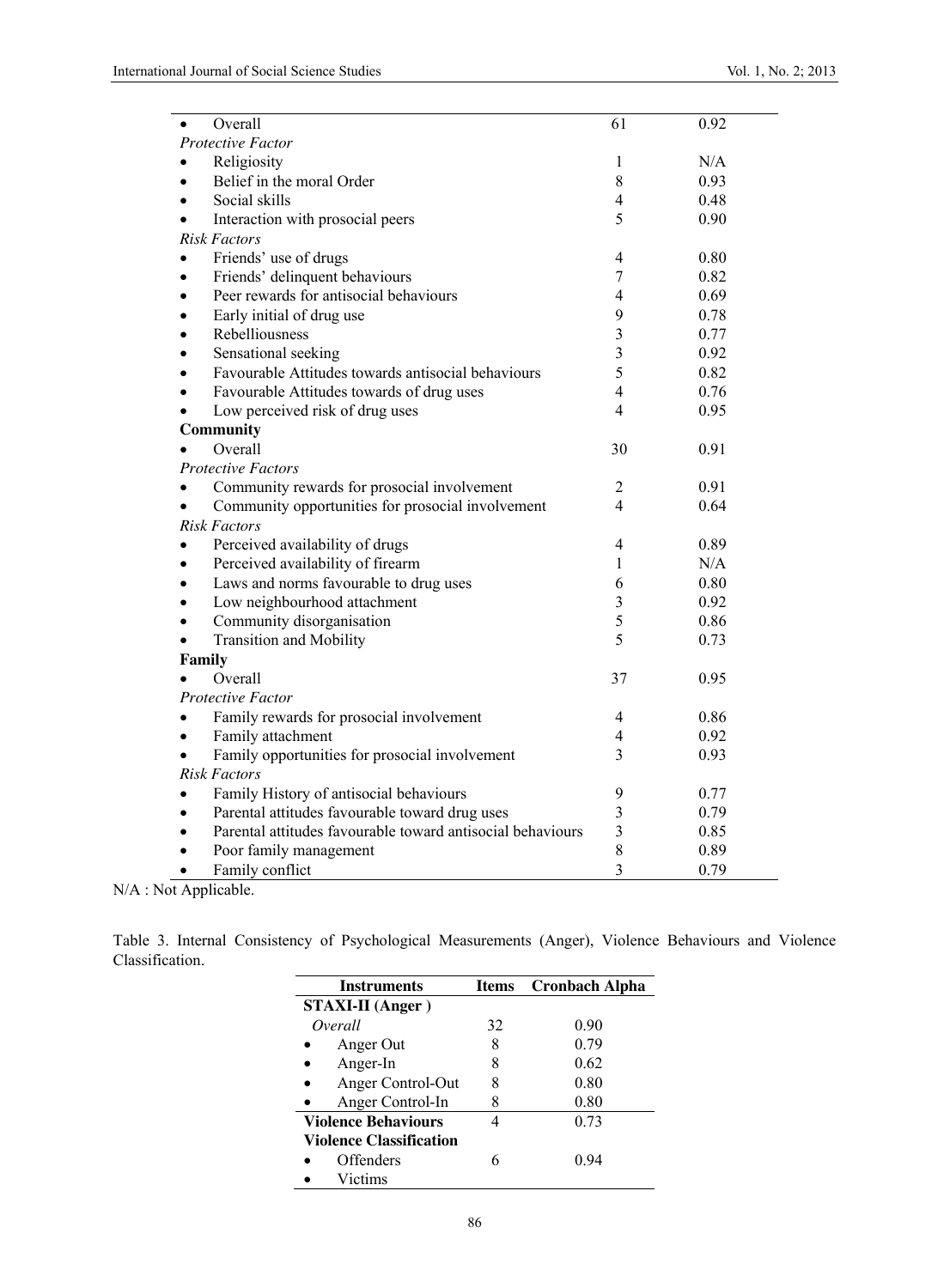| $\overline{\phantom{a}}$ | Indirect  |   |      |
|--------------------------|-----------|---|------|
| $\overline{\phantom{a}}$ | Direct    | O | 0.85 |
|                          | Witnesses |   | ) 89 |

With regard to the violence indices, all subscales of violence behaviours and violence classification (offenders, victims and witnesses) revealed high internal consistency reliability coefficients with the highest on the offenders scale (0.94), as shown in Table 3.

Convergent validity showed a low intercorrelation  $r_s$  (30) = 0.36 between Risk Behaviour subscale within CTC-YS and violence behaviours although it was statistically significant,  $p < 0.05$ . In order to assess criterion validity, intracorrelations within subscales and intercorrelations between two measures (Violence Behaviours and Violence Classification and STAXI-II) were calculated using Spearman's rho. Within subscales, violence behaviours and violence classification measures displayed high correlations across all subscales with statistical significance ( $p < .05$ ). Violence behaviours had a strong correlation with offenders,  $r_s$  (30) = 0.85, and offenders was highly correlated with direct victims,  $r_s$  (30) = 0.66. Witnesses and direct victims correlated highly,  $r_s$  (30) = 0.78. Regarding CTC-YS, the protective and risk factors were summed within each domain. The school domain displayed significant intracorrelations with Peer - Individual and Community scales, and Peer and Individual indices also correlated with Community and Family (Table 4).

Table 4. Spearman rho correlations among CTC Youth Survey domains

| <b>Domains</b>         | School                   | <b>Peer and Individual Community</b> |         | Family  |
|------------------------|--------------------------|--------------------------------------|---------|---------|
| School                 | 1 00                     | $0.41*$                              | $0.37*$ | 0.25    |
| Peer and Individuals - |                          | -                                    | $0.73*$ | $0.80*$ |
| Community              | $\overline{\phantom{0}}$ | $\overline{\phantom{0}}$             |         | $0.75*$ |

*\*p*< .05

Of the STAXI-II subscales, Anger-Out scale showed a strong correlation with only the Anger-In subscale, similarly the Anger-Control out subscale was high correlated with the Anger Control- In subscale,  $r_s$  (30) = 0.65, as shown in Table 5. Also, the intercorrelation of each subscale within two measurements (Anger expression and Violence Behaviours), violence behaviours scale showed a moderate correlation with reverse trend with the Anger-In subscale.  $r_s$  (30) = -0.38. Likewise, witnesses subscale displayed a revese correlation with the Anger-In,  $r_s$  (30) = -0.38, and with Anger Control-In subscale.  $r_s$  (30) = -0.36, all  $ps<$  .05. The Anger Out subscale was moderately correlated with Direct and Indirect victims,  $r_s$  (30) = 0.41, and  $r_s$  (30) = 0.37, respectively, both *ps*  $\leq$ .05, as shown in Table 5.

Table 5. Spearman rho correlations between Violence Behaviours and Violence Classification and STAXI-II instruments

|                         | <b>Violence Behaviours and Violence Classification</b> |                          |                          |                | <b>STAXI-II</b> (Anger Expression) |                          |                              |               |            |
|-------------------------|--------------------------------------------------------|--------------------------|--------------------------|----------------|------------------------------------|--------------------------|------------------------------|---------------|------------|
|                         | Violence                                               | <b>Offenders</b>         | Indirect                 | Direct         | Witnesses                          | Anger-Out                | Anger-In                     | Anger-Control | Anger-     |
|                         | <b>Behaviours</b>                                      |                          | <b>Victims</b>           | <b>Victims</b> |                                    |                          |                              | Out           | Control In |
| Violence                | 1.00                                                   | $0.85*$                  | $0.44*$                  | $0.51*$        | $0.53*$                            | 0.09                     | $-0.38*$                     | $-0.16$       | $-0.09$    |
| <b>Behaviours</b>       |                                                        |                          |                          |                |                                    |                          |                              |               |            |
| <b>Offenders</b>        | $\overline{\phantom{a}}$                               | $\blacksquare$           | $0.53*$                  | $0.66*$        | $0.66*$                            | 0.26                     | $-0.23$                      | $-0.26$       | $-0.18$    |
| <b>Indirect Victims</b> | $\blacksquare$                                         | $\overline{\phantom{0}}$ | $\overline{\phantom{0}}$ | $0.64*$        | $0.48*$                            | $0.37*$                  | 0.06                         | $-0.20$       | 0.10       |
| Direct Victims          | $\overline{\phantom{a}}$                               | $\blacksquare$           | ۰                        |                | $0.78*$                            | $0.41*$                  | $-0.14$                      | $-0.02$       | $-0.05$    |
| Witnesses               | $\overline{\phantom{a}}$                               | $\overline{\phantom{a}}$ | ۰                        | ۰              | $\overline{\phantom{a}}$           | 0.16                     | $-0.38*$                     | $-0.23$       | $-0.36*$   |
| Anger-Out               | $\overline{\phantom{a}}$                               | $\overline{\phantom{a}}$ | ۰                        | ۰              | $\overline{\phantom{a}}$           | $\overline{\phantom{0}}$ | $0.64*$                      | $-0.05$       | 0.16       |
| Anger-In                | ٠                                                      | $\overline{\phantom{a}}$ | ۰.                       |                | $\overline{\phantom{a}}$           | ۰                        | $\qquad \qquad \blacksquare$ | 0.14          | 0.23       |
| Anger-Control           | $\overline{\phantom{a}}$                               | $\overline{\phantom{a}}$ | ۰                        | -              | $\overline{\phantom{a}}$           | $\overline{\phantom{a}}$ | ۰                            | ۰             | $0.65*$    |
| Out                     |                                                        |                          |                          |                |                                    |                          |                              |               |            |

*\*p*< .05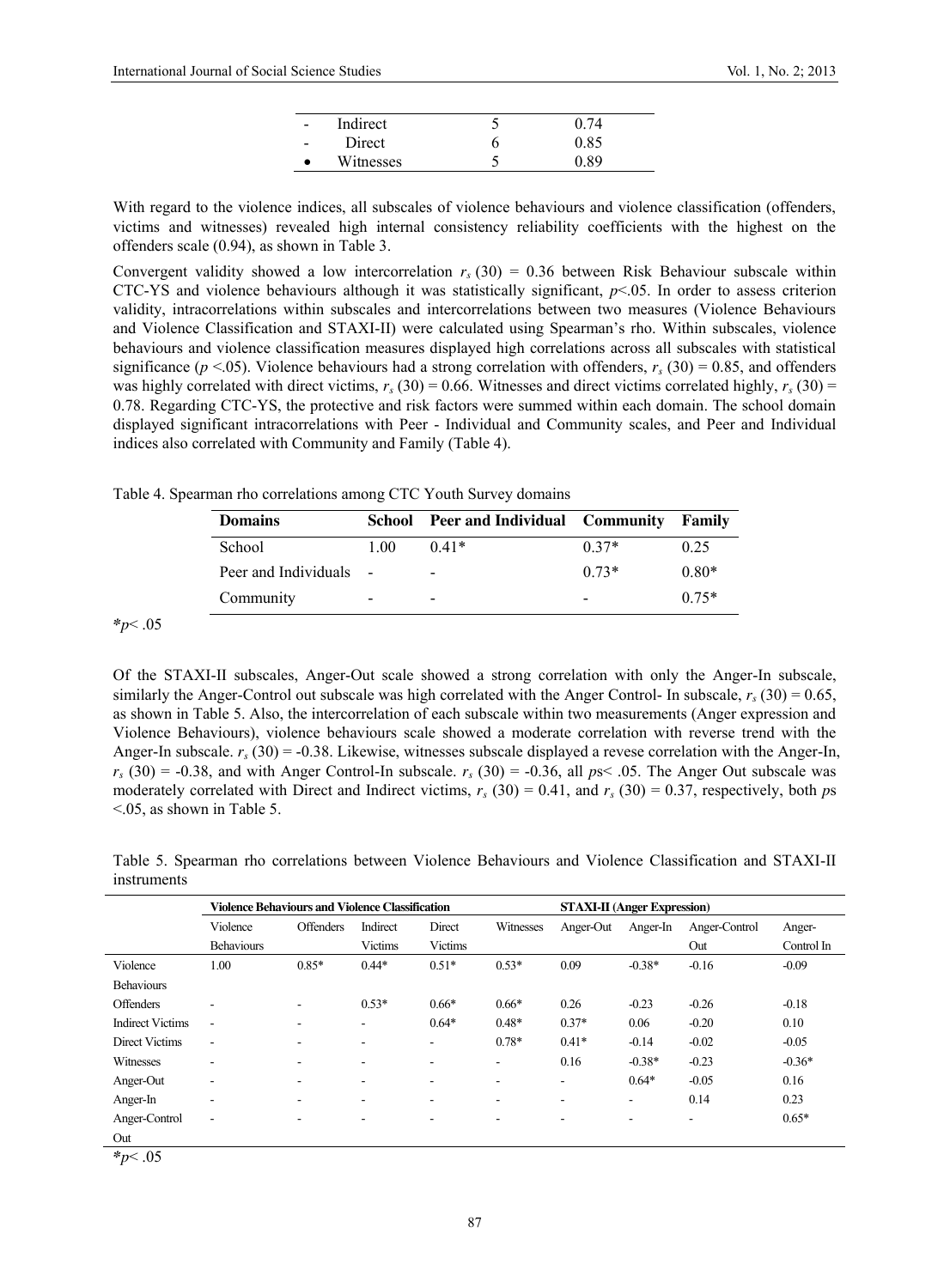As for test-retest reliability, three indices showed high reliability, including violence behaviours and violence classification,  $r_s(30) = 0.71$ , and CTC-YS,  $r_s(30) = 0.90$ , at statistical significance,  $p \le 0.05$ . Nevertheless, the STAXI-II scale designed to assess anger expression did not show good test-retest reliability (Table 6).

| Table 6. Spearman rho test-retest reliability coefficients |  |
|------------------------------------------------------------|--|
|------------------------------------------------------------|--|

| <b>Scales</b>                          | <b>Spearman Correlation</b> | p value |
|----------------------------------------|-----------------------------|---------|
| Violence Behaviours and Classification | 0.71                        | .001    |
| STAXI-II (Anger)                       | 0.45                        | .09     |
| CTC-Youth Survey                       | 0.90                        | < 001   |

#### **5. Discussion**

Behavioural and social scientists who study youth violence need measures and approaches that are culturally appropriate and that generate reliable and valid results. Valid and reliable assessment is needed in order to screen violence behaviours and violence consequences for diverse ethnic groups. This continues to be important in the development of treatment programmes and violence prevention services (Cervantes, Duenas, Valdez, & Kaplan, 2006). Unfortunately, there are few published research reports that have measured youth violence related to psychological disorders (anger expression) in Asians (Chen & Astor, 2010; Lim, Day, & Casey, 2011). Moreover, there are no studies assessing reliability and validity of psychometric scales in all domains (school, peer and individual, community, and family) with CTC-YS in Asians. Additionally, this is the first study on Thai youths to reveal strong reliability and validity of self-administered questionnaires associated with protective and risk factors through juvenile delinquencies, violence behaviours, violence classification and anger expression.

Overall self-report measures showed high internal consistency, test-retest reliability and validity. Similarly, CTC-YS studies in the US revealed high reliability and validity through all risk and protective factors for males and females within five racial and ethnic groups (White, African American, Native American, Hispanic, Asian and Pacific Islander) (Glaser et al., 2005; Hawkins, Van Horn, & Arthur, 2004). The STAXI-II has demonstrated good reliability and construct validity across different ethnic samples, in China (Bishop & Quah, 1998), in the US (Hispanic and Non-Hispanic) (Culhane & Morea, 2010), and in Singapore (Diong & Bishop 1999; Lim et al., 2011). Unfortunately, as far as we know, no previous reports have assessed validity and reliability of violence behaviours and violence classification in Asian countries.

The low correlation between Risk Behaviours from CTC-YS and violence behaviours with  $r_s(30) = 0.36$  was suggested, perhaps because the different self-administered questionnaires did not interpret the concept of violence behaviours in the same manner. Additionally, the results revealed high correlation within each domain. Across the domains, Peer-Individual domain showed strong correlation,  $r_s(30) > 0.70$ , with Community, and with Family domains, also Community Domain strongly related to Family Domain. Similarly, the prior study found that peer factor was the most common cause of violence behaviours in middle-school students, followed by societal factors, individual factors, and family factors (Zimmerman et al., 2004). Nevertheless, the only social skills as protective factor on Pee-Individual domain showed low internal consistency reliability with alpha coefficients less than 0.6 that was inconsistent with Arthur et al. (2002). The internal consistency for social skills in US students (grade  $6<sup>th</sup>$ ,  $8<sup>th</sup>$ ,  $11<sup>th</sup>$ ) ranged from 0.56 ( $11<sup>th</sup>$ -grade) to 0.70 ( $8<sup>th</sup>$ -grade) in a longitudinal study with a large sample (Arthur et al., 2002). Indeed, the Social Skills subdomain is designed to assess the potential for malleability and direct relevance for programs that promote social and emotional competence which may not be relevant for Thai youths.

The STAXI-II showed the highest overall internal consistency (Table 3), except for the Anger-In subscale which had only a moderate alpha coefficient ( $\alpha = 0.62$ ). This was consistent with prior studies that have shown that all scales of the STAXI, except for Anger-In, had adequate reliability and validity for African, Hispanic, and European adolescents (11-16 years old) (Musante, Treiber, Davis, Waller, & Thomposon, 1999; Reyes, Meininger, Liehr, Chan, & Mueller, 2003) . With the violence behaviour scales, the findings revealed high item homogeneity with alpha coefficient more than 0.70. The highest internal consistency were shown in offender subscales ( $\alpha$  = 0.94). Hence, the violence behaviours and violence classifications (offenders, witnesses, victims) are acceptable scales as good measurements for Thai culture although they were developed in Western cultures and have been used and assessed only in Western societies (Loeber et al., 2003).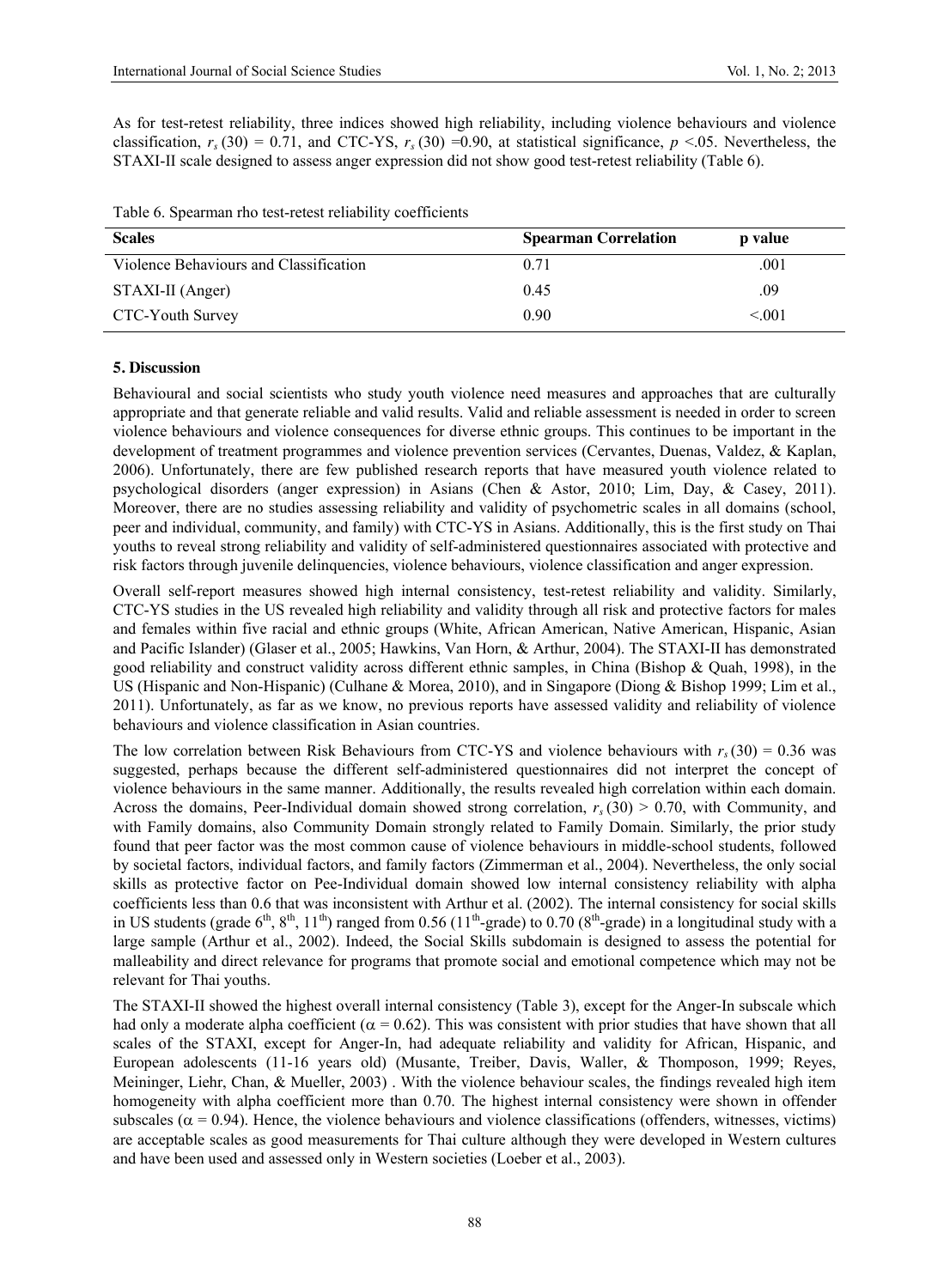Test re-test reliability was good during two weeks periods on violence behaviours and violence classification, and CTC-YS, but STAXI-II which examined anger expression, did not show good re-test reliability,  $r_s(30)$  = 0.45,  $p = 0.09$ . Anger is a commonly expressed emotion throughout the course of one's life (Armstead & Clark, 2002), so daily life circumstances may influence anger feelings leading to different results in the second test in two weeks later. Additionally, test-retest reliability decreases as the period between tests is increased (Welk, 2002).

Regarding the validity findings, the violence behaviours scale correlated strongly with all violence classification (offenders, indirect victims, direct victims, and witnesses), especially offenders. As expected, offenders had higher delinquent behaviours than non-offenders (Gelaye et al., 2008; Gudlaugsdottir, Vilhjalmsson, Kristjansdottir, Jacobsen, & Meyrowitsch, 2004; Song, Singer, & Anglin, 2000), and they also had a negative correlation with Anger-In expression as mentioned in several studies (Foley, Hartman, Dunn, Smith, & Goldberg, 2002; Thomas & Smith 2004). Interestingly, the intercorrelation between victim (direct and indirect) behaviours scale and Anger-Out scale were generally high. The possibility is individuals who frequently hold their anger in as victims or witnesses, may also frequently reach a "boiling point" at which they direct their anger outwardly (Foley et al., 2002).

Finally, this is the first study to reveal high validity and reliability of self-administered questionnaires, including risk and protective factor (individual-peer, family, school and community), violence behaviours and violence classification, anger expression in a sample of Thai male youth. Additionally, this study is able to provide a good quality self-reports for multiple assessments within one self-report with all information related to youth violence including negative emotions.

#### **6. Strengths and Limitations of the Study**

The main strength of this study was the fact that we provided data on the validity and reliability of measures of youth violence which were translated into Thai language. Whilst these measures have been used many times using English language, this is the first attempt to develop rigorous evidence for their future use in Thailand (or Thai communities in other countries). Given the relatively high prevalence of violence in certain sub-populations of Thailand, our valid and reliable measures will be of invaluable use to assess the impact of interventions aimed at reducing violence in Thailand. The main limitation of this study was the small sample sizes ( $n = 32$ ) which was insufficient to analyse predictive validity by logistic regression and factor analysis. Several studies state that minimum sample sizes for factor analysis vary from 100 to 250 (see, for example, Cattell, 1978; Comrey & Lee, 1973; Gorsuch, 1983). The fact that we did not have a truly random sample may question the generalizability of our findings, but our sample size still allowed the calculation of validity and reliability measures. One of the reasons for a relatively small sample size relates to the fact that we needed young men with violent behaviour, which is a sensitive issue and potentially reduces willingness to participate in such research. Nevertheless, Hackshaw (2008) pointed out that "there is nothing wrong with conducting well-designed small studies; they just need to be interpret carefully" (Hawckshaw, 2008, pp. 1143).

#### **Acknowledgements**

The authors wish to thanks a private technical college in Bangkok and a teacher in the college for providing facilities in the research, and they also would like to express their appreciation to participants for their valuable contribution to the study. Furthermore, the authors are highly grateful to Professor Charles D. Spielberger for granting permission for the STAXI-II to be used in the study.

#### **References**

- Armstead, C. A., & Clark, R. (2002). Assessment of anger expression in pre- and early-adolescent African Americans: Psychometric considerations. *Journal of Adolescence, 25*(4), 365-371. http://dx.doi.org/10.1006/jado.2002.0481
- Arthur, M. W., Briney, J. S., Hawkins, J. D., Abbott, R. D., Brooke-Weiss, B. L., & Catalano, R. F. (2002). Measuring risk and protection in communities using the Communities That Care Youth Survey. *Evaluation and Program Planning, 30*(2), 197-211. [http://dx.doi.org.ezproxy.csu.edu.au/10.1016/j.evalprogplan.2007.01.009,](http://dx.doi.org.ezproxy.csu.edu.au/10.1016/j.evalprogplan.2007.01.009)
- Assanangkornchai, S., Pattanasattayawong, U., Samangsri, N., & Mukthong, A. (2007). Substance use among high-school students in Southern Thailand: trends over 3 years (2002-2004). *Drug Alcohol Dependence, 86*(2-3), 167-174.<http://dx.doi.org.ezproxy.csu.edu.au/10.1016/j.drugalcdep.2006.06.001>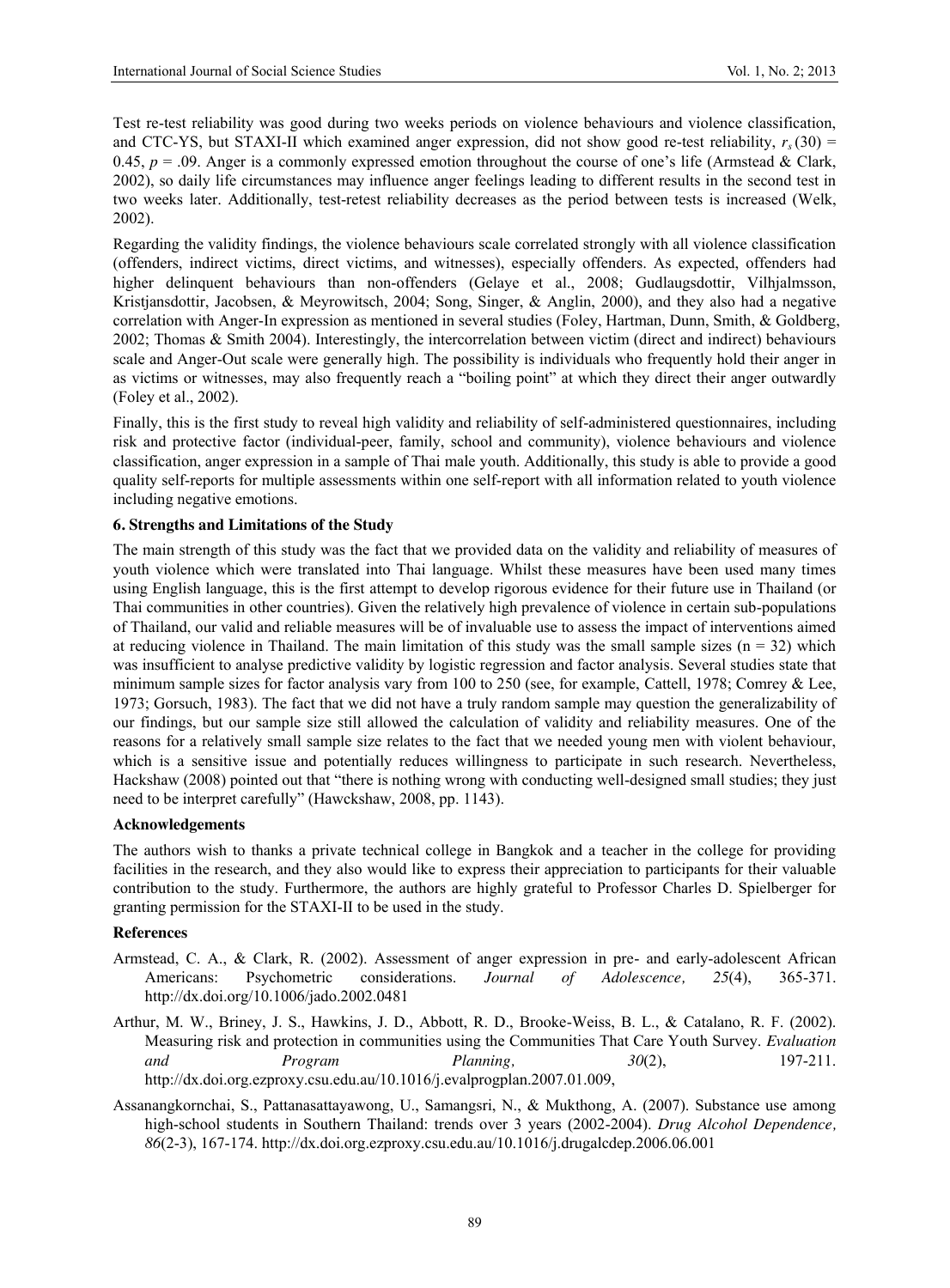- Bauman, S., & Summers, J. J. (2009). Peer victimization and depressive symptoms in Mexican American middle School Students: Including acculturation as a variable of interest. *Hispanic Journal of Behaivoral Sciences, 31*(4), 515-535. http://dx.doi.org/10.1177/0739986309346694
- Bishop, G. D., & Quah, S. H. (1998). Reliability and validity of measures of anger/hostility in Singapore: Cook & Medley HO Scale, STAXI and Buss-Durkee Hostility Inventory. *Personality and Individual Differences, 24*, 867-878.
- Cattell, R. B. (1978). The scientific use of factor analysis in behavioral and life sciences. New York: Plenum.
- Centers for Disease Control and Prevention. (2003). Youth Risk Behavior Surveillance System (YRBSS): *High School Questionnaire*. Retrived November 1, 2010, from http:www/cdc.gov/nccdphp/dash/yrbs/2003/questionnaire.htm.
- Centers for Disease Control and Prevention. (2010). Differences by sex in tobacco use and awareness of tobacco marketing-Bangladesh, Thailand, and Uruguay, 2009. *Morbidity and Mortality Weekly Report, 59*(20), 613-618.
- Cervantes, R. C., Duenas, N., Valdez, A., & Kaplan, C. (2006). Measuring violence risk and outcomes among Mexican American adolescent females. *Journal of Interpersonal Violence*, *21*(1), 24-41. http://dx.doi.org/10.1177/0886260505281602
- Chen, J. K., & Astor, R. A. (2010). School violence in Taiwan: Examining how Western risk factors predict school violence in ann Asian culture. *Journal of Interpersonal Violence, 25*(8), 1388-1410. DOI:10.1177/0886260509354576
- Comrey, A. L., & Lee, H. B. (1973). A first course in factor analysis. New York: Academic Press.
- Crick, N. R., & Grotpeter, J. K. (1996). Children's treatment by peers: Victims of relational and over aggression. *Development and Psychology*, *8*(2), 367-380.
- Cronbach, L. J. (1951). Coefficient alpha and the internal structurre of tests. *Psycometrika*, *16*(3), 297-334.
- Culhane, S. E., & Morea, O. F. (2010). Reliability and validity of the Novaco Anger Scale and Provocation Inventory (NAS-PI) and State-Trait Anger Expression Inventory-2 (STAXI-II) in Hispanic and non-Hispanic White student samples. *Hispanic Journal of Behaivoral Sciences, 32*(4), 586-606. http://dx.doi.org/10.1177/0739986310381458
- Developmental Research and Programs. (1996). *Communities That Care planning kit* Seattle, WA: Author.
- Diong, S. M., & Bishop, G. D. (1999). Anger expression, coping styles, and well-being. *Journal of Health Psychology*, *4*(1), 81-96.
- Foley, P. F., Hartman, B. W., Dunn, A. B., Smith, J. E., & Goldberg, D. M. (2002). The utility of the State-Trait Anger Expression Inventory with offenders. *International Journal of Offender Therapy and Comparative Criminology, 46*(3), 364-378. http://dx.doi.org/10.1177/0306624X02463009
- Garcia-Leon, A., Reyes, G. A., Vila, J., Perez, N., Robles, H., & et al. (2002). The aggression questionnaire: a validation study in student smaples. *The Spanish Journal of Psychology, 5*(1), 45-53.
- Gelaye, B., Philpart, M., Goshu, M., Berhane, Y., Fitzpatrick, A. L., & Williams, M. A. (2008). Anger expression, negative life events and violent behaviour among male college students in Ethiopia. *Scandinavian Journal of Public Health, 36*(5), 538-545. http://dx.doi.org/10.1177/1403494807086916
- Ghos, S. N., & Sharma, S. P. (2006). Trait anxiety and trait anger: A comparison of peptic ulcer and bronchial patients. *Journal of Indian Academy of Applied Psychology, 32*(2), 151-157.
- Glaser, R. R., Van Horn, M. L., Arthur, M. W., Hawkins, J. D., & Catalano, R. F. (2005). Measurement properties of the Communities That Care Youth Survey across demographic groups. *Journal of Quantitative Criminology, 21*(1), 73-102. http://dx.doi.org/10.1007/s10940-004-1788-1
- Gorsuch, R. L. (1983). Factor analysis ( $2<sup>nd</sup>$  ed). Hillsdale, NJ : Lawrence Erlbaum.
- Gudlaugsdottir, G. R., Vilhjalmsson, R., Kristjansdottir, G., Jacobsen, R., & Meyrowitsch, D. (2004). Violent behaivour among adolescents in Iceland: a national survey. *International Journal of Epidemiology, 33*(5), 1046-1051. http://dx.doi.org/10.1093/ije/dyh190
- Hawkins, J. D., Herrenkohl, T., Farrington, D. P., Brewer, D., Catalano, R. F., & Harachi, T. W. (1998). *A review of predictors of youth violence. In Serious and violent juvenile offenders: Risk factors and successful intervention, edited by Loeber, R. and Farrington, D. P., 106-146*. Thousand Oaks: CA: Sage.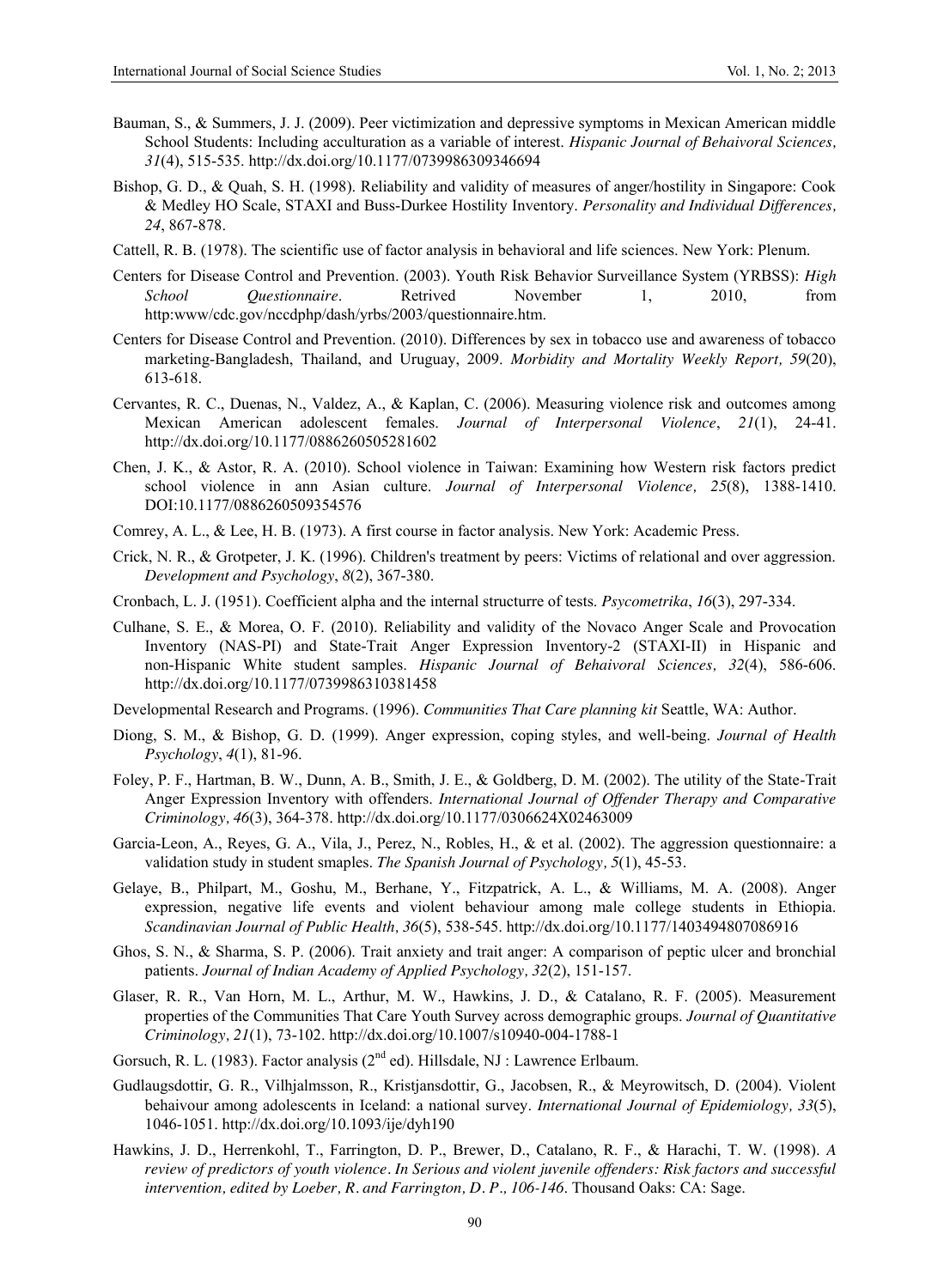- Hawkins, J. D., Van Horn, M. L., & Arthur, M. W. (2004). Community variation in risk and protective factors and substance use outcomes. *Prevention Science*, *5*(4), 213-220.
- Krug, E. G., Mercy, J. A., Dahlberg, L. L., & Zwi, A. B. (2002). The world report on violence and health. *Lancet*, *360*(9339), 1083-1088.
- Le, T. N., Monfared, G., & Stockdale, G. D. (2005). The relationship of shool, parent, and peer contextual factors with self-reported delinquency for Chinese, Cambodian, Laotian or Mien, and Vietnamese Youth. *Crime & Delinquency, 51*(2), 192-219. http://dx.doi.org/10.1177/0011128704273472
- Lennings, C. J., Copeland, J., & Howard, J. (2003). Substance use patterns of young offenders and violent crime. *Aggressive Behavior, 29*(5), 414-422. http://dx.doi.org/10.1002/ab.10048
- Lim, L., Day, A., & Casey, S. (2011). Social cognitive processing in violent male offenders. *Psychiatry, Psychology and Law*, *18*(2), 177-189. http://dx.doi.org/10.1080/13218711003739490
- Lindqvist, J. K., Daderman, A. M., & Hellstrom, A. (2003). Swedish adaptations of the Novaco Anger Scale-1998, the Provocation Inventory, and the State-Trait Anger Expression Inventory-2. *Social Behavior and Personality, 31*(8), 773-788.
- Loeber, R., Farrington, D. P., Stouthamer-Loeber, M., Moffitt, T. E., Caspi, A., White, H. R., & et al. (2003). *The development of male offending : Key findings from fourteen years of the Pittsburgh Youth Study. In T. P. Thronberry & Krohn, M.D. (Eds). Taking stock of delinquency: An overview of findings from contemporary longitudinal studies (pp. 91-136)*. New York: Kluwer/Plenum.
- McDermont, M. N., & Palchanes, K. (1994). A literature review of the critical elements in translation theory. *Image, 26*(2), 113-117.
- Miguel-Tobal, J. J., Casado, M. I., Cano-Vindel, A., & Spielberger, C. D. (2001). *Inventario de Expresion de Ira Estado-Rasgo: STAXI-2 [State-Trait Anger Expression Inventory-2].* Madrid, Spain: TEA Edictiones.
- Muller, C. J., Bongard, S. J., Heiligtag, U. J., & Hodapp, V. J. (2001). Das State-Trait-Argerausdrucks-Inventar (STAXI) in der klinischen Anwendung: Reliabilitat und faktorielle Validitat [ The State-Trait Anger Expression Inventory (STAXI) in clinical application : Reliability and factorial validity]. Zeitschrift fur Klinische Psychologie und Psychotherapie : Forschung und Praxis, 30(3), 172-181.
- Musante, L., Treiber, F. A., Davis, H. C., Waller, J. L., & Thomposon, W. O. (1999). Assessment of self-reported anger expression in youth. *Assessment, 6*(3), 225-233.
- Novaco, R. W., & Taylor, J. L. (2004). Assessment of anger and aggression in male offenders with developmental disabilities. *Psychological Assessment, 16*(1), 42-50. http://dx.doi.org/10.1037/1040-3590.16.1.42
- Orapins, P., & Kelder, S. (1995). Students for Peace Project. Second student evaluation. Houston TX: University of Texas Health Science Center at Houston, School of Public Health (Unpublished).
- Pollard, J. A., Hawkins, J. D., & Arthur, M. W. (1999). Risk and protection: Are both necessary to understand diverse behavioral outcomes in adolescence? *Social Work Research, 23*(3), 145-158.
- Reyes, G. A., Meininger, J. C., Liehr, P., Chan, W., & Mueller, W. (2003). Anger in adolescents, sex, ethnicity, age differences, and psychometric properties. *Nursing Research*, *52*(1), 2-11.
- Reza, A., Krug, E. G., & Mercy, J. A. (2001). Epidemiology of violent deaths in the world. *Injury Prevention*, *7*(2), 104-111.
- Ruangkanchanasetr, S., Plitponkarnpim, A., Hetrakul, P., & Kongsakon, R. (2005). Youth risk behavior survey: Bangkok, Thailand. *The Journal of Adolescent Health*, *36*(3), 227-235. http://dx.doi.org/10.1016/j.jadohealth.2004.01.013
- Smith, C., & Krohn, M. D. (1995). Delinquency and family life among male adolescents: The role of ethnicity. *Journal of Youth and Adolescence*, *24*(1), 69-93.
- Song, L. Y., Singer, M. I., & Anglin, T. M. (2000). The relationship between children's threats of violence and violent behaivors. *Archives of Pediatrics & Adolescent Medicine*, *154*(8), 785-790.
- Spielberger, C. D. (1999). *State-Trait Anger Expression Inventory-2: Professional manual. Lutz, FL*: Psychological Assessment Resources.
- Taylor, R. (1990). Interpretation of the correlation coefficient: A Basic Review. *Journal of Diagnostic Medical Sonography*, *6*(1), 35-39.